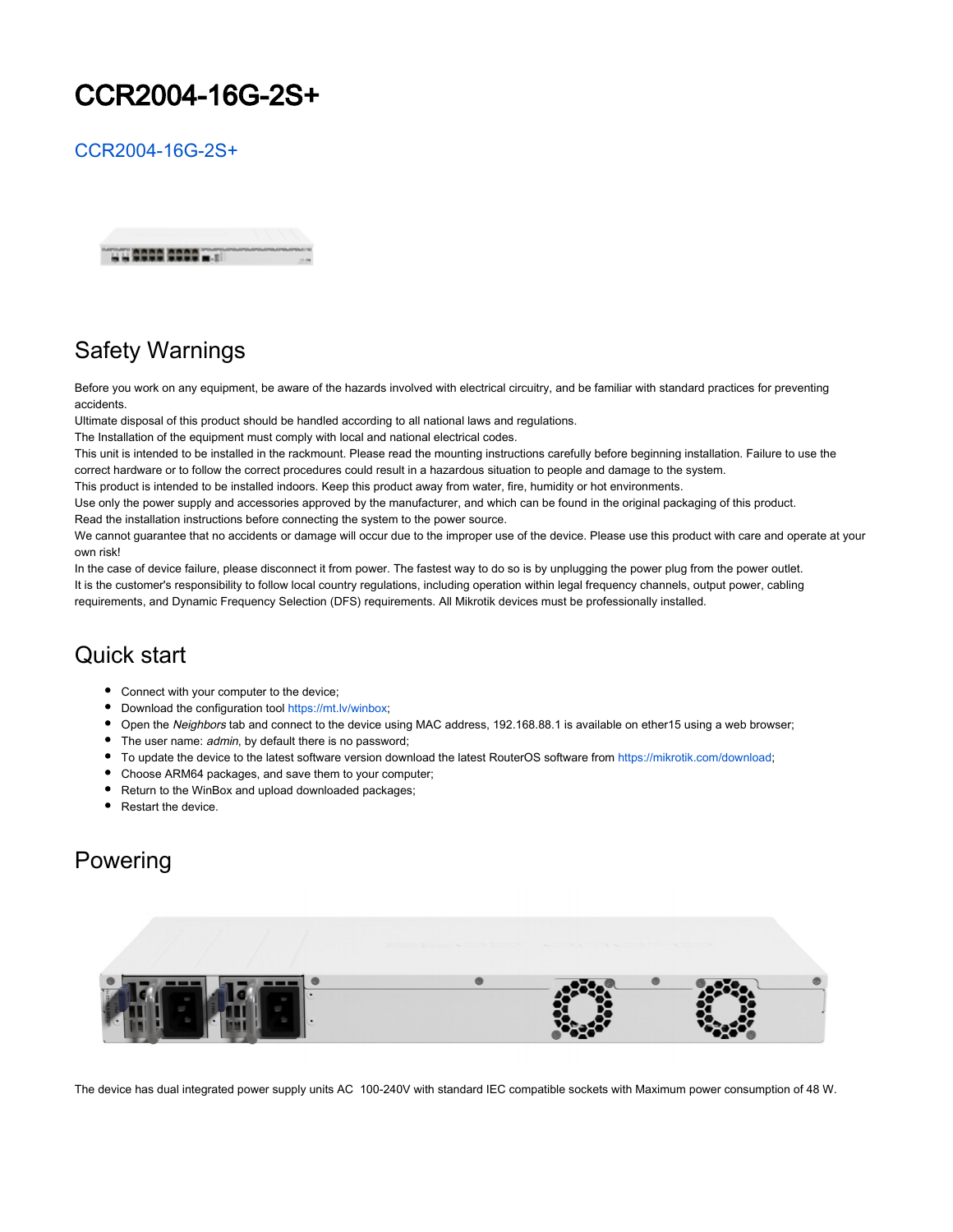# **Configuration**

The Ethernet port 15 has a default IP address for connecting: 192.168.88.1. The username is admin and there is no password. The device doesn't have any other configuration applied by default, please set up WAN IP addresses, user passwords, and update the device. RouterOS includes many configuration options in addition to what is described in this document. We suggest starting here to get yourself accustomed to the possibilities: [https://mt.lv](https://mt.lv/help) [/help](https://mt.lv/help). In case the IP connection is not available, the Winbox tool (<https://mt.lv/winbox>) can be used to connect to the MAC address of the device from the LAN side

For recovery purposes, it is possible to boot the device for reinstallation, see a section [Reset button.](https://help.mikrotik.com/docs/pages/viewpage.action?pageId=23396364#CCR20041G12S+2XS-Resetbutton)

## **Specifications**

- Product code CCR2004-16G-2S+
- CPU AL32400 1.7 GHz
- CPU architecture ARM 64bit
- CPU core count 4
- Size of RAM 4 GB
- RAM type DDR4
- Storage 128 MB, NAND
- Number of 1G Ethernet ports 16
- Number of 10G SFP+ ports 2
- USB port 1 (3.0 type A)
- Operating system RouterOS (License level 6)
- Switch chip model 88E6191X, 88E619X
- Dimensions 443 x 210 x 44 mm
- Operating temperature -20°C to +60°C

# Reset button

The reset button has two functions:

- Hold this button during boot time until the LED light starts flashing, release the button to reset the RouterOS configuration.
- Or Keep holding the button for 5 more seconds until LED turns off, then release it to make the RouterBOARD look for Netinstall servers.

Regardless of the above option used, the system will load the backup RouterBOOT loader if the button is pressed before power is applied to the device. Useful for RouterBOOT debugging and recovery.

# Mounting

The device is designed to use indoors and it can be mounted in a rackmount enclosure using provided rack mounts, or it can be placed on the desktop. Use a Phillips screwdriver to attach rackmount ears on both sides of the device if designated use is for rackmount enclosure:



1. Attach rack ears to both sides of the device and tighten four screws to secure them in place, as shown on the picture to the right;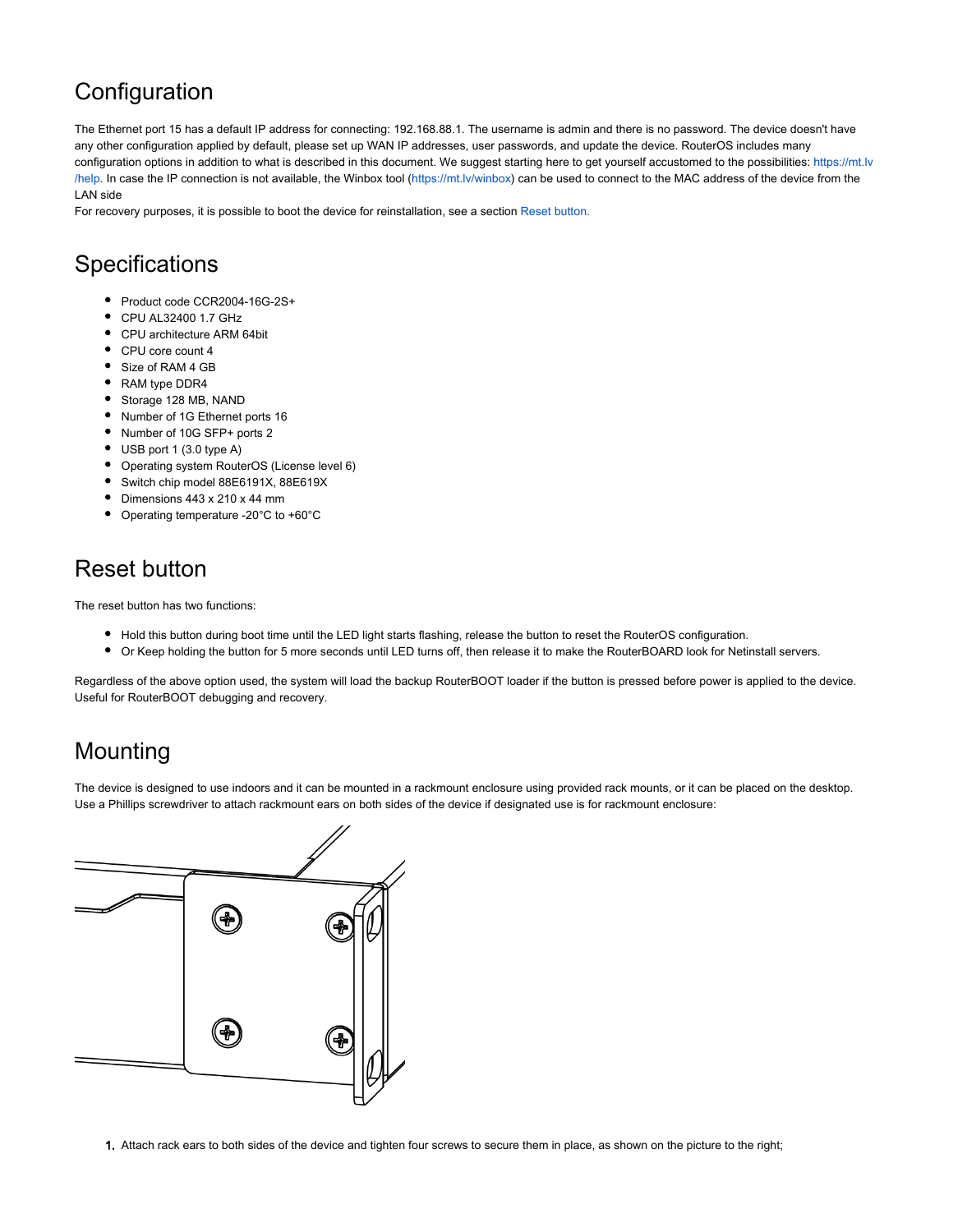- 2. Place the device in rackmount enclosure and align with the holes so that the device fits conveniently;
- 3. Tighten screws to secure it in place.

The device has no protection from water contamination, please ensure the placement of the device in a dry and ventilated environment. We recommend Cat6 cables for our devices.

#### Included Parts



- PLUG1-2 EU/US power cord, JL3-JL38C (D03+QT3) H05VV-F 3x0.75mm2 1.83m
- SET1 Fastening set K-57
- CASE3-4 1U rackmount bracket white

# Operating System Support

The device supports RouterOS software with version number v7.0.4 at or above what is indicated in the RouterOS menu /system resource. Other operating systems have not been tested.



Electric shock hazard. This equipment is to be serviced by trained personnel only.

To avoid pollution of the environment, please separate the device from household waste and dispose of it in a safe manner, such as in Λ designated waste disposal sites. Familiarize yourself with the procedures for the proper transportation of the equipment to the designated disposal sites in your area.

# Federal Communication Commission Interference Statement

This equipment has been tested and found to comply with the limits for a Class B digital device, pursuant to Part 15 of the FCC Rules. These limits are designed to provide reasonable protection against harmful interference in a residential installation.



This equipment generates, uses, and can radiate radio frequency energy and, if not installed and used in accordance with the instructions, may cause harmful interference to radio communications. However, there is no guarantee that interference will not occur in a particular installation. If this equipment does cause harmful interference to radio or television reception, which can be determined by turning the equipment off and on, the user is encouraged to try to correct the interference by one or more of the following measures:

• Reorient or relocate the receiving antenna.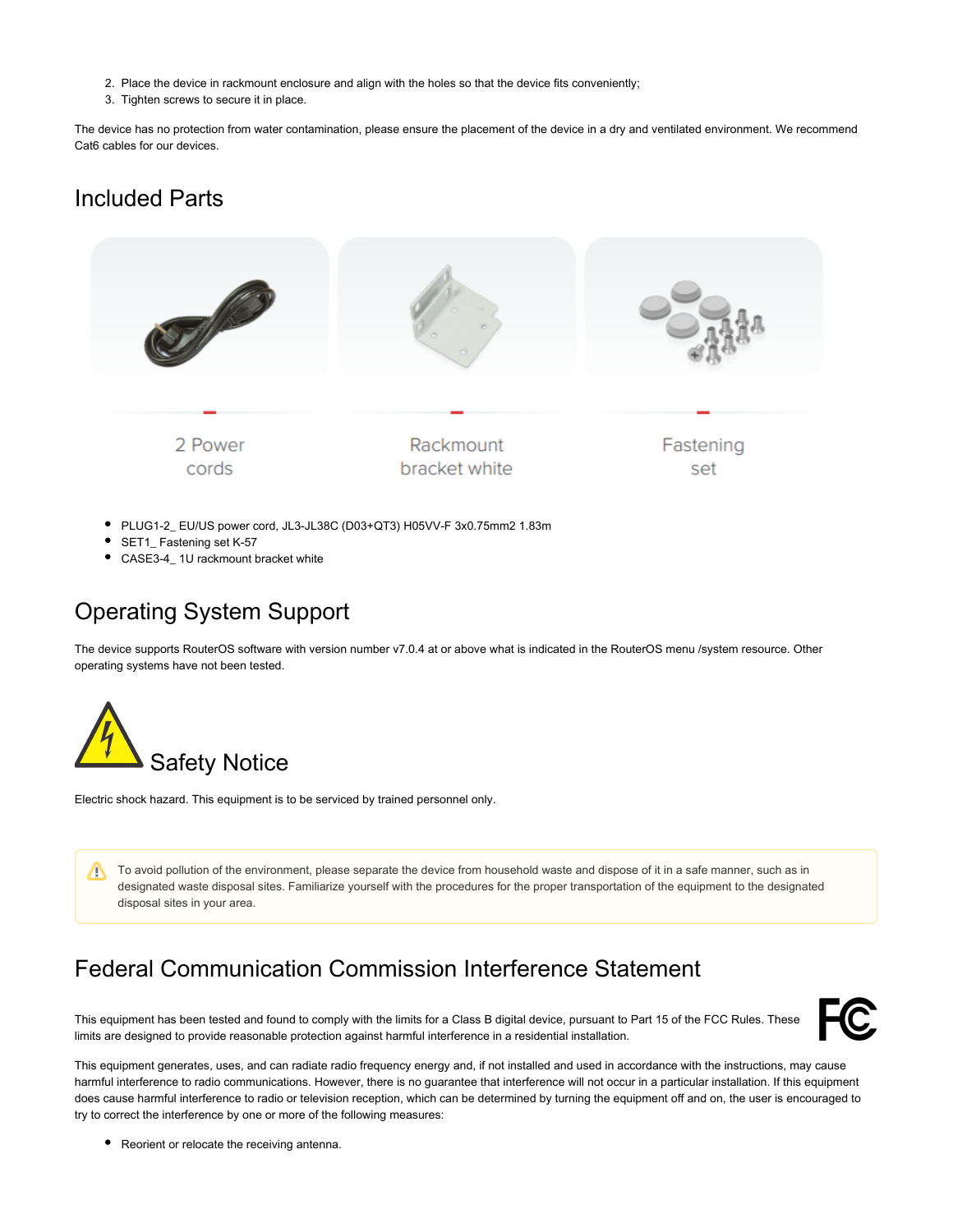- Increase the separation between the equipment and receiver.
- Connect the equipment into an outlet on a circuit different from that to which the receiver is connected.
- Consult the dealer or an experienced radio/TV technician for help.

FCC Caution: Any changes or modifications not expressly approved by the party responsible for compliance could void the user's authority to operate this equipment.

This device complies with Part 15 of the FCC Rules. Operation is subject to the following two conditions: (1) This device may not cause harmful interference, and (2) this device must accept any interference received, including interference that may cause undesired operation. Note: This unit was tested with shielded cables on the peripheral devices. Shielded cables must be used with the unit to ensure compliance.

## Innovation, Science and Economic Development Canada

This device complies with Industry Canada's license-exempt RSS standard(s). Operation is subject to the following two conditions: (1) this device may not cause interference, and (2) this device must accept any interference, including interference that may cause undesired operation of the device. Le présent appareil est conforme aux CNR d'Industrie Canada applicables aux appareils radio exempts de licence. L'exploitation est autorisée aux deux conditions suivantes: (1) l'appareil ne doit pas produire de brouillage, et (2) l'utilisateur de l'appareil doit accepter tout brouillage radioélectrique subi, même si le brouillage est susceptible d'en compromettre le fonctionnement.

This Class B digital apparatus complies with Canadian ICES-003.

Cet appareil numérique de la classe [B] est conforme à la norme NMB-003 du Canada.

CAN ICES-003 (B) / NMB-003 (B)

### UKCA marking



#### Eurasian Conformity Mark

Информация о дате изготовления устройства указана в конце серийного номера на его наклейке через дробь. Первая цифра означает номер года (последняя цифра года), две последующие означают номер недели.

Изготовитель: Mikrotikls SIA, Aizkraukles iela 23, Riga, LV-1006, Латвия, [support@mikrotik.com.](mailto:support@mikrotik.com) Сделано в Китае, Латвии или Литве. Cм. на упаковке.

Для получения подробных сведений о гарантийном обслуживании обратитесь к продавцу. Информация об импортерах продукции MikroTik в Российскую Федерацию:<https://mikrotik.com/buy/europe/russia>

Продукты MikroTik, которые поставляются в Евразийский таможенный союз, оцениваются с учетом соответствующих требований и помечены знаком EAC, как показано ниже:



### Norma Oficial Mexicana

EFICIENCIA ENERGETICA CUMPLE CON LA NOM-029-ENER-2017.

La operacion de este equipo esta sujeta a las siguientes dos condiciones:

- Es posible que este equipo o dispositivo no cause interferencia perjudicial y.
- Este equipo debe aceptar cualquier interferencia, incluyendo la que pueda causar su operacion no deseada.

Fabricante: Mikrotikls SIA, Brivibas gatve 214i, Riga, LV-1039, Latvia.